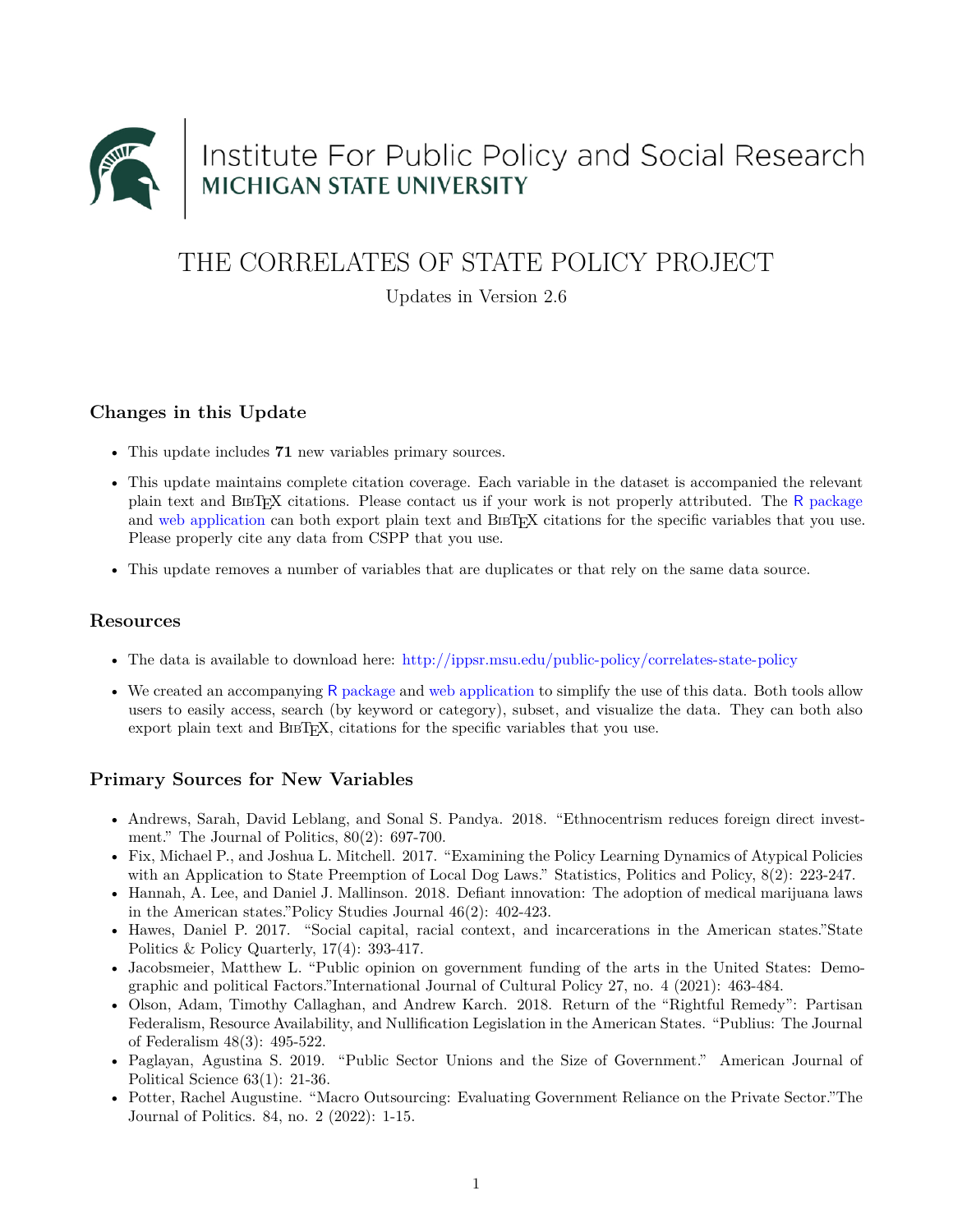- Schiller, Wendy J., and Kaitlin N. Sidorsky. 2022. Federalism, Policy Diffusion, and Gender Equality: Explaining Variation in State Domestic Violence Firearm Laws, State Politics & Policy Quarterly: 1-23.
- Taylor, Travis N. 2021. "Judicial Selection and Criminal Punishment: Trial Court Elections, Sentencing, and Incarceration in the States." Journal of Law and Courts, 9(2): 305-335.
- Wiedemann, Andreas. 2021. "How Credit Markets Substitute for Welfare States and Influence Social Policy Preferences: Evidence from US States." British Journal of Political Science, 1-21.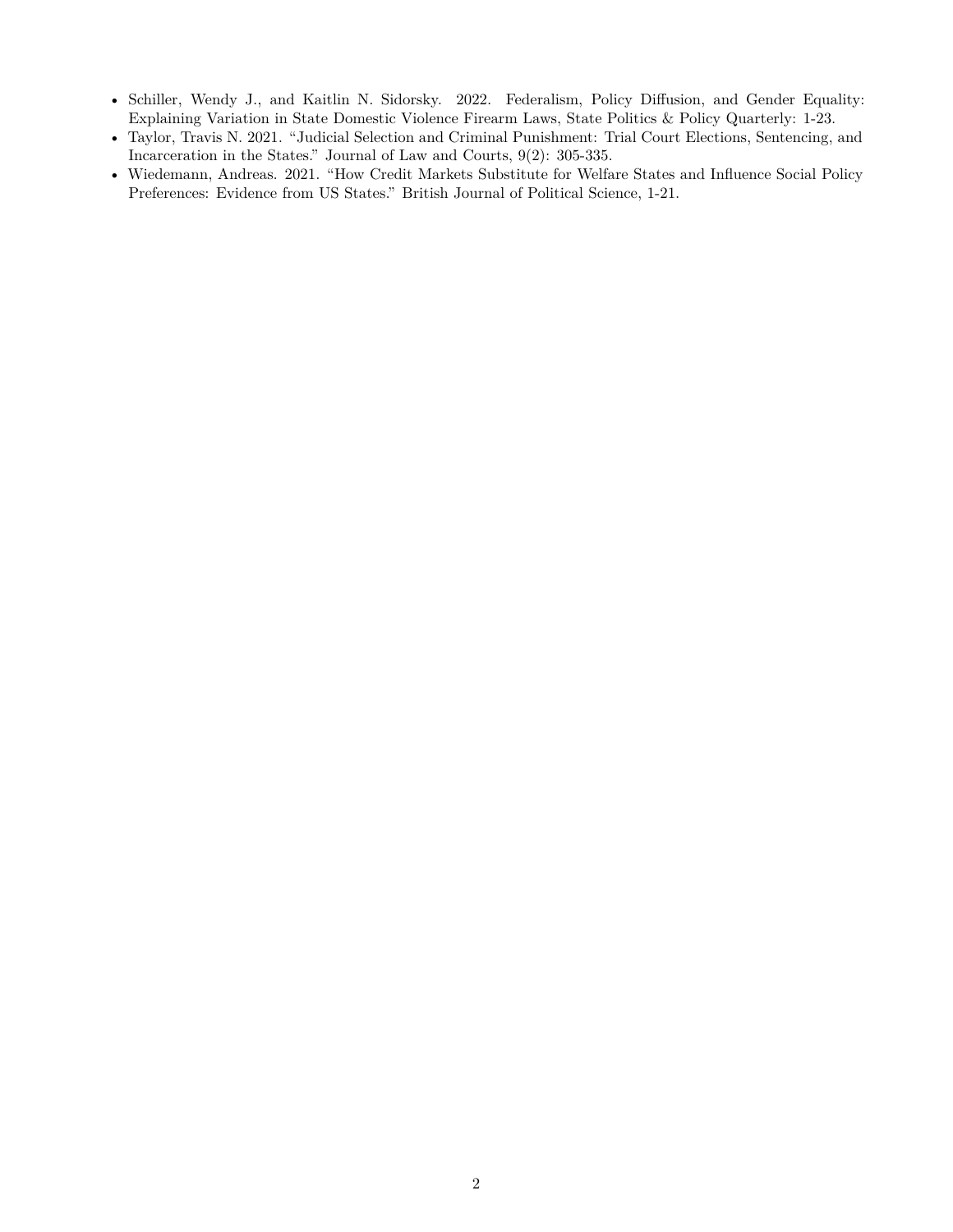### **New Variables in 2.6**

| Variable                                 | Years     | Description                                                                                                                                                                                                                                                                                                               | Source(s) and Notes                                                                                                                                                                                                                                                                                                                                                                         |
|------------------------------------------|-----------|---------------------------------------------------------------------------------------------------------------------------------------------------------------------------------------------------------------------------------------------------------------------------------------------------------------------------|---------------------------------------------------------------------------------------------------------------------------------------------------------------------------------------------------------------------------------------------------------------------------------------------------------------------------------------------------------------------------------------------|
| outsourcing                              | 1992-2015 | This variable captures the<br>annual state government<br>macro outsourcing at the<br>state-year level.                                                                                                                                                                                                                    | Potter, Rachel Augustine. "Macro Outsourcing:<br>Evaluating Government Reliance on the Private<br>Sector." The Journal of Politics $84$ , no. $2$ (2022): 1-15.                                                                                                                                                                                                                             |
| debt inc ratio<br>$low\_yr$              | 1997-2018 | This variable captures the<br>median ratio between debt<br>and income in each<br>state-year.                                                                                                                                                                                                                              | Wiedemann, Andreas. 2021. "How Credit Markets<br>Substitute for Welfare States and Influence Social<br>Policy Preferences: Evidence from US States." British<br>Journal of Political Science, 1-21. ; Federal Reserve's<br>Enhanced Financial Accounts.                                                                                                                                     |
| replacement rat<br>$io1_{rr}$            | 1997-2018 | This variable captures the<br>unemployment insurance<br>benefit replacement rate at<br>the state-year level.                                                                                                                                                                                                              | Wiedemann, Andreas, 2021. "How Credit Markets<br>Substitute for Welfare States and Influence Social<br>Policy Preferences: Evidence from US States." British<br>Journal of Political Science, 1-21. ; Department of<br>Labor                                                                                                                                                                |
| disinc                                   | 1997-2018 | State-level average disposable<br>incomes in each state-year<br>observation.                                                                                                                                                                                                                                              | Wiedemann, Andreas. 2021. "How Credit Markets<br>Substitute for Welfare States and Influence Social<br>Policy Preferences: Evidence from US States." British<br>Journal of Political Science, 1-21.                                                                                                                                                                                         |
| greenfield                               | 2003-2012 | This variable captures<br>greenfield foreign direct<br>investment (FDI) at the<br>state-year level.                                                                                                                                                                                                                       | Andrews, Sarah, David Leblang, and Sonal S. Pandya.<br>2018. "Ethnocentrism reduces foreign direct<br>investment." The Journal of Politics, $80(2)$ : 697-700.;<br>Financial Times' fdiIntelligence database                                                                                                                                                                                |
| MAdeals                                  | 2003-2012 | This variable captures the<br>number of foreign acquistions<br>of existing US firms that take<br>place in each state-year.                                                                                                                                                                                                | Andrews, Sarah, David Leblang, and Sonal S. Pandya.<br>2018. "Ethnocentrism reduces foreign direct<br>investment." The Journal of Politics, $80(2)$ : 697-700.                                                                                                                                                                                                                              |
| FTZ count                                | 1998-2012 | This variable captures the<br>number of free trade zones in<br>a state-year.                                                                                                                                                                                                                                              | Andrews, Sarah, David Leblang, and Sonal S. Pandya.<br>2018. "Ethnocentrism reduces foreign direct<br>investment." The Journal of Politics, $80(2)$ : 697-700.                                                                                                                                                                                                                              |
| npass_pop                                | 2001-2012 | This variable captures the<br>annual volume of<br>international air passenger<br>traffic in each state's airports.                                                                                                                                                                                                        | Andrews, Sarah, David Leblang, and Sonal S. Pandya.<br>2018. "Ethnocentrism reduces foreign direct<br>investment." The Journal of Politics, $80(2)$ : 697-700.                                                                                                                                                                                                                              |
| $gdp$ <sub>mine</sub>                    | 1997-2014 | This variable captures mined<br>minerals as a dollar amount<br>for each state-year.                                                                                                                                                                                                                                       | Andrews, Sarah, David Leblang, and Sonal S. Pandya.<br>2018. "Ethnocentrism reduces foreign direct<br>investment." The Journal of Politics, $80(2)$ : 697-700.                                                                                                                                                                                                                              |
| mine_share_gdp                           | 1997-2014 | This variable captures a<br>state's propensity to receive<br>natural resource sector FDI<br>as a percentage of gross state<br>product.                                                                                                                                                                                    | Andrews, Sarah, David Leblang, and Sonal S. Pandya.<br>2018. "Ethnocentrism reduces foreign direct<br>investment." The Journal of Politics, $80(2)$ : 697-700.                                                                                                                                                                                                                              |
| imm_sent_enacte 2001-2011<br>$_{\rm d1}$ |           | The number of<br>anti-immigrant laws passed in<br>the preceding legislative<br>session. anti-immigrant laws<br>are classified as laws that<br>restrict undocumented<br>migrants access to public<br>services or benefits, including<br>documentation requirements<br>for driver's licenses and<br>employment eligibility. | Andrews, Sarah, David Leblang, and Sonal S. Pandya.<br>2018. "Ethnocentrism reduces foreign direct<br>investment." The Journal of Politics, $80(2)$ : 697-700.                                                                                                                                                                                                                              |
| bites7994                                | 1988-2016 | This variable captures the<br>total number of dog bite<br>fatalities in each state-year.                                                                                                                                                                                                                                  | Fix, Michael P., and Joshua L. Mitchell. 2017.<br>"Examining the Policy Learning Dynamics of Atypical"<br>Policies with an Application to State Preemption of<br>Local Dog Laws." Statistics, Politics and Policy, 8(2):<br>223-247. ; Sacks, Jeffrey J., Randall Lockwood, Janet<br>Hornreicht, and Richard W. Sattin. 1996. "Fatal dog<br>attacks, 1989-1994." Pediatrics 97(6): 891-895. |
| $\log$ fight $5$                         | 1988-2016 | This variable captures the<br>number of investigations into<br>dog fighting in a given state<br>for the prior 5 years.                                                                                                                                                                                                    | Fix, Michael P., and Joshua L. Mitchell. 2017.<br>"Examining the Policy Learning Dynamics of Atypical<br>Policies with an Application to State Preemption of<br>Local Dog Laws." Statistics, Politics and Policy, 8(2):                                                                                                                                                                     |

223-247. ; pet-abuse.com's animal cruelty database.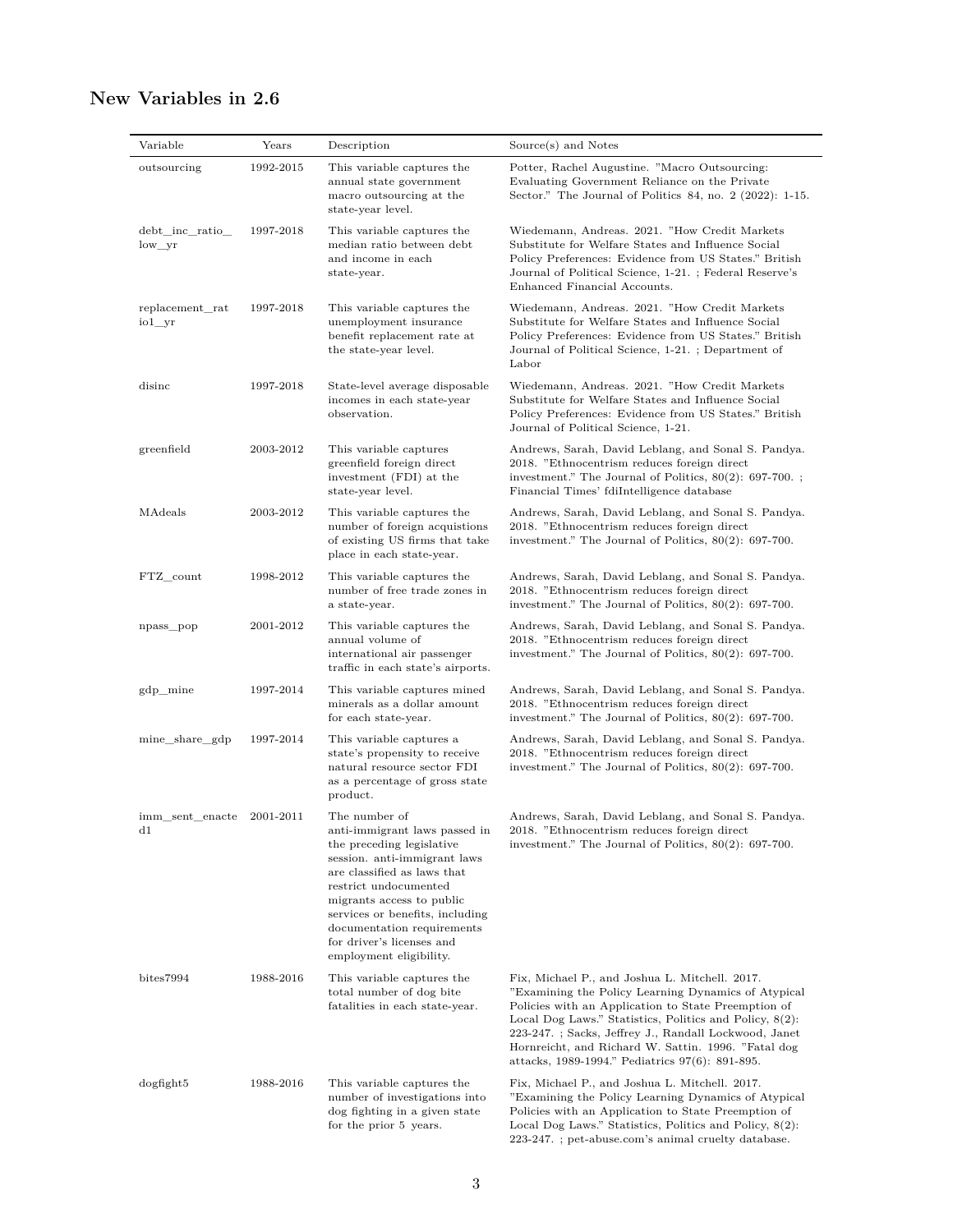| neighadopt           | 1988-2016 | Dichotomous indicator of<br>whether the state has any<br>neighboring adopters of the<br>local breed specific (LBS)<br>legislation policy.                                 | Fix, Michael P., and Joshua L. Mitchell. 2017.<br>"Examining the Policy Learning Dynamics of Atypical"<br>Policies with an Application to State Preemption of<br>Local Dog Laws." Statistics, Politics and Policy, 8(2):<br>223-247.                                                                                                                                                                                                         |
|----------------------|-----------|---------------------------------------------------------------------------------------------------------------------------------------------------------------------------|----------------------------------------------------------------------------------------------------------------------------------------------------------------------------------------------------------------------------------------------------------------------------------------------------------------------------------------------------------------------------------------------------------------------------------------------|
| mostsimadoptcit      | 1988-2016 | An indicator of whether the<br>state's most ideological<br>similar neighbor had adopted<br>breed-specific legislation<br>(BSL) preemption in a prior<br>year.             | Fix, Michael P., and Joshua L. Mitchell. 2017.<br>"Examining the Policy Learning Dynamics of Atypical"<br>Policies with an Application to State Preemption of<br>Local Dog Laws." Statistics, Politics and Policy, 8(2):<br>223-247.                                                                                                                                                                                                         |
| adopt                | 1988-2016 | Whether the state has<br>adopted a local breed specific<br>(LBS) legislation policy at<br>the state-year level.                                                           | Fix, Michael P., and Joshua L. Mitchell. 2017.<br>"Examining the Policy Learning Dynamics of Atypical<br>Policies with an Application to State Preemption of<br>Local Dog Laws." Statistics, Politics and Policy, 8(2):<br>223-247.                                                                                                                                                                                                          |
| jprison_totalrt      | 1986-2009 | This variable captures the<br>total number of inmates per<br>$100,000$ population.                                                                                        | Hawes, Daniel P. 2017. "Social capital, racial context,<br>and incarcerations in the American states." State<br>Politics & Policy Quarterly, $17(4)$ : 393-417.; BJS<br>National Prison Statistics (ICPSR Study No. 34981)                                                                                                                                                                                                                   |
| prison_whtrt         | 1986-2009 | This variable captures the<br>total number of White<br>inmates per 100,000 in each<br>state-year. population.                                                             | Hawes, Daniel P. 2017. "Social capital, racial context,<br>and incarcerations in the American states." State<br>Politics & Policy Quarterly, $17(4)$ : 393-417. ; BJS<br>National Prison Statistics (ICPSR Study No. 34981)                                                                                                                                                                                                                  |
| prison_blkrt         | 1986-2009 | This variable captures the<br>total number of Black<br>inmates per 100,000 in each<br>state-year. population.                                                             | Hawes, Daniel P. 2017. "Social capital, racial context,<br>and incarcerations in the American states." State<br>Politics & Policy Quarterly, $17(4)$ : 393-417.; BJS<br>National Prison Statistics (ICPSR Study No. 34981)                                                                                                                                                                                                                   |
| dec_sparts_mrp       | 1990-2016 | This variable captures<br>state-level estimates of public<br>opinion on governmental<br>support of the arts.                                                              | Jacobsmeier, Matthew L. "Public opinion on<br>government funding of the arts in the United States:<br>Demographic and political Factors." International<br>Journal of Cultural Policy 27, no. 4 (2021): 463-484.                                                                                                                                                                                                                             |
| sentencerate100<br>k | 1978-2015 | This variable captures the<br>sentence rate for every<br>$100,000$ people in each<br>state-year.                                                                          | Taylor, Travis N. 2021. "Judicial Selection and Criminal<br>Punishment: Trial Court Elections, Sentencing, and<br>Incarceration in the States." Journal of Law and<br>Courts, $9(2)$ : 305-335.; US Department of Justice:<br>Office of Justice Programs. Bureau of Justice Statistics.<br>2017. National Prisoner Statistics, 1978–2015,<br>ICPSR36657-v1. Ann Arbor, MI: Inter-University<br>Consortium for Political and Social Research. |
| dsl                  | 1978-2015 | This variable captures<br>whether states have<br>determinant sentencing laws<br>(DSL), with 1 indicating that<br>a state does, and 0 indicating<br>that a state does not. | Taylor, Travis N. 2021. "Judicial Selection and<br>Criminal Punishment: Trial Court Elections,<br>Sentencing, and Incarceration in the States." Journal of<br>Law and Courts, $9(2)$ : 305-335. ; US Department of<br>Justice, https://www.ncjrs.gov/pdffiles/strsent.pdf;<br>National Conference of State Legislatures, https://www.<br>.ncsl.org/documents/cj/sentencing.pdf                                                               |
| electedpros          | 1978-2015 | This variable captures<br>whether a state has an elected<br>prosecutor, that takes a value<br>of 1 if the state elects its chief<br>prosecutor and 0 otherwise.           | Taylor, Travis N. 2021. "Judicial Selection and<br>Criminal Punishment: Trial Court Elections,<br>Sentencing, and Incarceration in the States." Journal of<br>Law and Courts, $9(2)$ : 305-335.; Coppolo, George.<br>2003. States That Elect Their Chief Prosecutors, ed.<br>Office of Legislative Research. Hartford: Connecticut<br>General Assembly.                                                                                      |
| termlength           | 1978-2015 | This variable captures the<br>term length of state supreme<br>court justices at the<br>state-year level.                                                                  | Taylor, Travis N. 2021. "Judicial Selection and<br>Criminal Punishment: Trial Court Elections,<br>Sentencing, and Incarceration in the States." Journal of<br>Law and Courts, $9(2)$ : 305-335.; National Center for<br>State Courts, http://www.judicialselection.us/                                                                                                                                                                       |
| recall               | 1978-2015 | This dummy variable, which<br>takes the value of 1 if the<br>state permits judicial recall<br>by voters and 0 otherwise.                                                  | Taylor, Travis N. 2021. "Judicial Selection and<br>Criminal Punishment: Trial Court Elections,<br>Sentencing, and Incarceration in the States." Journal of<br>Law and Courts, $9(2)$ : 305-335.; National Center for<br>State Courts, http://www.judicialselection.us/                                                                                                                                                                       |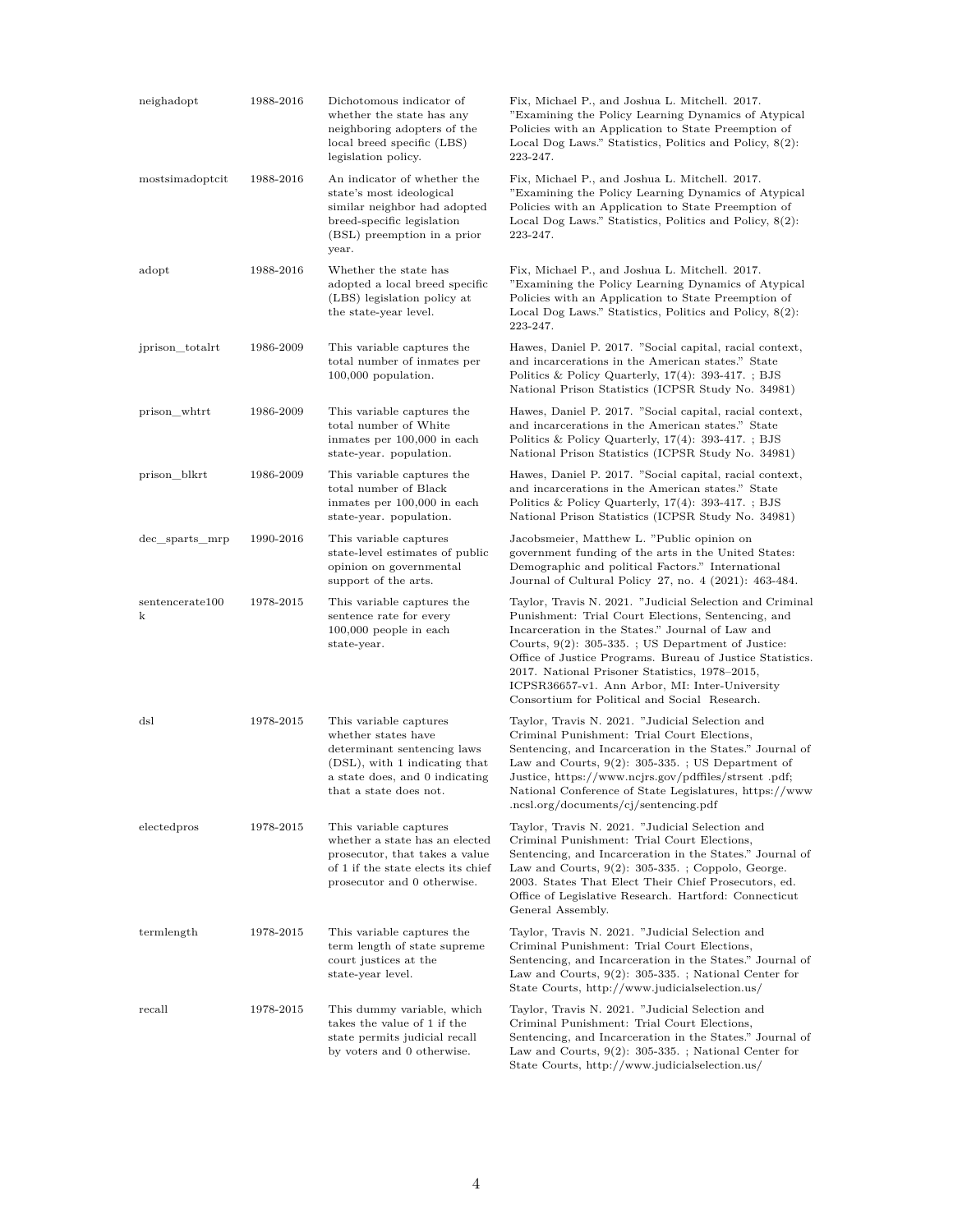| sentencecomm          | 1978-2015 | This variable captures<br>whether a state has or does<br>not have a sentencing<br>commission, with 1 indicating<br>that a state does, and 0<br>indicating that it does not.      | Taylor, Travis N. 2021. "Judicial Selection and<br>Criminal Punishment: Trial Court Elections,<br>Sentencing, and Incarceration in the States." Journal of<br>Law and Courts, $9(2)$ : 305-335.; US Department of<br>Justice, https://www.ncjrs.gov/pdffiles/strsent.pdf<br>Prisoner Statistics, 1978-2015, ICPSR36657-v1. Ann<br>Arbor, MI: Inter-University Consortium for Political<br>and Social Research.  |
|-----------------------|-----------|----------------------------------------------------------------------------------------------------------------------------------------------------------------------------------|-----------------------------------------------------------------------------------------------------------------------------------------------------------------------------------------------------------------------------------------------------------------------------------------------------------------------------------------------------------------------------------------------------------------|
| mand_min              | 1978-2015 | The number of offense<br>categories for which a state<br>has mandatory minimums at<br>the state-year level.                                                                      | Taylor, Travis N. 2021. "Judicial Selection and<br>Criminal Punishment: Trial Court Elections,<br>Sentencing, and Incarceration in the States." Journal of<br>Law and Courts, $9(2)$ : 305-335. ; US Department of<br>Justice, https://www.ncjrs.gov/pdffiles/strsent.pdf<br>Prisoner Statistics, 1978–2015, ICPSR36657-v1. Ann<br>Arbor, MI: Inter-University Consortium for Political<br>and Social Research. |
| YearCBrequired        | 1959-2000 | First year in which a<br>mandatory collective<br>bargaining law covering<br>teachers was effective at the<br>beginning of the school year<br>(on September 1st).                 | Paglayan, Agustina S. 2019. "Public-Sector Unions and<br>the Size of Government." American Journal of Political<br>Science $63(1)$ : 21-36.                                                                                                                                                                                                                                                                     |
| CBrequired_SY         | 1959-2000 | Dummy variable indicating<br>whether a mandatory<br>collective bargaining law<br>covering teachers was<br>effective at the beginning of<br>the school year (on<br>September 1st) | Paglayan, Agustina S. 2019. "Public-Sector Unions and<br>the Size of Government." American Journal of Political<br>Science $63(1)$ : 21-36.                                                                                                                                                                                                                                                                     |
| CBeverrequired        | 1959-2000 | Dummy variable indicating if<br>the state ever passed a<br>mandatory collective<br>bargaining law prior to 1990                                                                  | Paglayan, Agustina S. 2019. "Public-Sector Unions and<br>the Size of Government." American Journal of Political<br>Science $63(1)$ : 21-36.                                                                                                                                                                                                                                                                     |
| avginstrucsal         | 1959-2000 | Average salary of<br>instructional staff, in US<br>dollars, at 2010 prices                                                                                                       | Paglayan, Agustina S. 2019. "Public-Sector Unions and<br>the Size of Government." American Journal of Political<br>Science $63(1)$ : 21-36.                                                                                                                                                                                                                                                                     |
| ppexpend              | 1959-2000 | Average current operational<br>expenditures per pupil, in US<br>dollars, at 2010 prices                                                                                          | Paglayan, Agustina S. 2019. "Public-Sector Unions and<br>the Size of Government." American Journal of Political<br>Science $63(1)$ : 21-36.                                                                                                                                                                                                                                                                     |
| medical_marijua<br>na | 1995-2014 | This variable is a binary<br>variable capturing whether a<br>state has a medical marijuana<br>law in place at the state-year<br>level.                                           | Hannah, A. Lee, and Daniel J. Mallinson. 2018.<br>"Defiant innovation: The adoption of medical<br>marijuana laws in the American states." Policy Studies<br>Journal 46(2): 402-423.                                                                                                                                                                                                                             |
| marijuana_ted         | 1995-2014 | Marijuana Treatment Episode<br>Data Set (TEDS) collected<br>annually by state substance<br>abuse agencies. Admissions<br>per $100,000$ aged 12 and over.                         | Hannah, A. Lee, and Daniel J. Mallinson. 2018.<br>"Defiant innovation: The adoption of medical<br>marijuana laws in the American states." Policy Studies<br>Journal $46(2)$ : $402-423$ .                                                                                                                                                                                                                       |
| marijuana kgs         | 1995-2014 | This variable captures the<br>total amount of marijuana<br>seized at the state-year level.                                                                                       | Hannah, A. Lee, and Daniel J. Mallinson. 2018.<br>"Defiant innovation: The adoption of medical<br>marijuana laws in the American states." Policy Studies<br>Journal $46(2)$ : $402-423$ .                                                                                                                                                                                                                       |
| init avail            | 1995-2014 | Whether states have an<br>available initiative process,<br>measured at the state-year<br>level.                                                                                  | Hannah, A. Lee, and Daniel J. Mallinson. 2018.<br>"Defiant innovation: The adoption of medical<br>marijuana laws in the American states." Policy Studies<br>Journal $46(2)$ : $402-423$ .                                                                                                                                                                                                                       |
| prop neighbor         | 1995-2014 | The proportion of a state's<br>contiguous neighbors that<br>previously adopted medical<br>marijuana laws at the<br>state-year level.                                             | Hannah, A. Lee, and Daniel J. Mallinson. 2018.<br>"Defiant innovation: The adoption of medical<br>marijuana laws in the American states." Policy Studies<br>Journal $46(2)$ : $402-423$ .                                                                                                                                                                                                                       |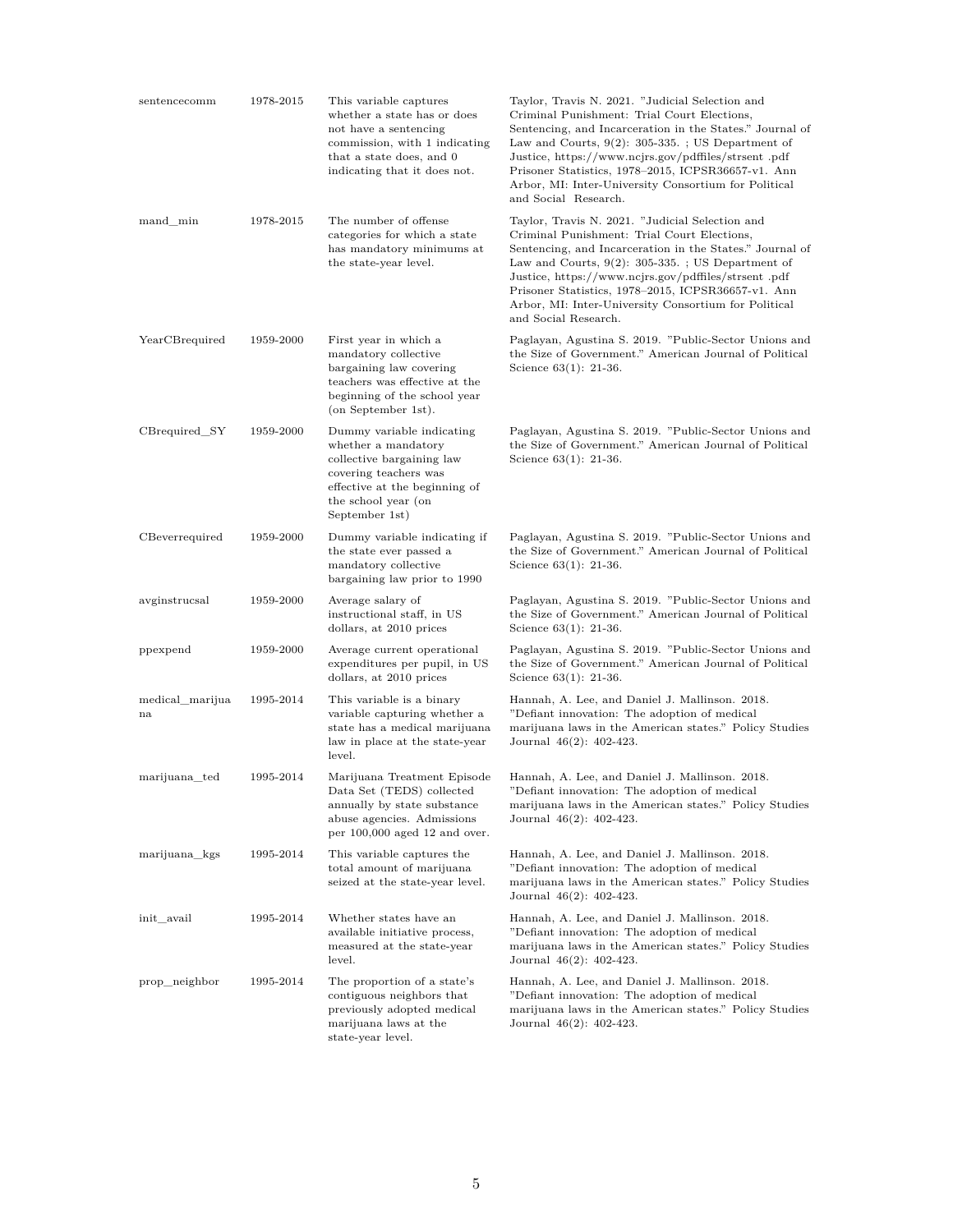| cancer_rt_sl                                                 | 1995-2014 | This variable captures the<br>incidence rate of cancer, and<br>it specifically captures the<br>Age-Adjusted Invasive Cancer<br>Incidence Rates by State.<br>Rates are per 100,000 persons<br>and are age-adjusted to the<br>2,000 U.S. standard<br>population. | Hannah, A. Lee, and Daniel J. Mallinson. 2018.<br>"Defiant innovation: The adoption of medical<br>marijuana laws in the American states." Policy Studies<br>Journal 46(2): 402-423.                                                                                                                                                                                                                                                                                                                                                                                                                                                                                                                                         |
|--------------------------------------------------------------|-----------|----------------------------------------------------------------------------------------------------------------------------------------------------------------------------------------------------------------------------------------------------------------|-----------------------------------------------------------------------------------------------------------------------------------------------------------------------------------------------------------------------------------------------------------------------------------------------------------------------------------------------------------------------------------------------------------------------------------------------------------------------------------------------------------------------------------------------------------------------------------------------------------------------------------------------------------------------------------------------------------------------------|
| heroin kgs                                                   | 1995-2014 | This variable captures the<br>total amount of heroin seized<br>at the state-year level.                                                                                                                                                                        | Hannah, A. Lee, and Daniel J. Mallinson. 2018.<br>"Defiant innovation: The adoption of medical<br>marijuana laws in the American states." Policy Studies<br>Journal 46(2): 402-423.                                                                                                                                                                                                                                                                                                                                                                                                                                                                                                                                         |
| cocaine kgs                                                  | 1995-2014 | This variable captures the<br>total amount of cocaine<br>seized at the state-year level.                                                                                                                                                                       | Hannah, A. Lee, and Daniel J. Mallinson. 2018.<br>"Defiant innovation: The adoption of medical<br>marijuana laws in the American states." Policy Studies<br>Journal 46(2): 402-423.                                                                                                                                                                                                                                                                                                                                                                                                                                                                                                                                         |
| methamphetamine 1995-2014<br>_kgs                            |           | This variable captures the<br>total amount of<br>methamphetamine seized at<br>the state-year level.                                                                                                                                                            | Hannah, A. Lee, and Daniel J. Mallinson. 2018.<br>"Defiant innovation: The adoption of medical<br>marijuana laws in the American states." Policy Studies<br>Journal 46(2): 402-423.                                                                                                                                                                                                                                                                                                                                                                                                                                                                                                                                         |
| hallucinogens                                                | 1995-2014 | This variable captures the<br>total amount of hallucinogens<br>seized at the state-year level.                                                                                                                                                                 | Hannah, A. Lee, and Daniel J. Mallinson. 2018.<br>"Defiant innovation: The adoption of medical<br>marijuana laws in the American states." Policy Studies<br>Journal 46(2): 402-423.                                                                                                                                                                                                                                                                                                                                                                                                                                                                                                                                         |
| law_pop_init                                                 | 1995-2014 | Whether state passed medical<br>marijuana law through direct<br>initiative                                                                                                                                                                                     | Hannah, A. Lee, and Daniel J. Mallinson. 2018.<br>"Defiant innovation: The adoption of medical<br>marijuana laws in the American states." Policy Studies<br>Journal 46(2): 402-423.                                                                                                                                                                                                                                                                                                                                                                                                                                                                                                                                         |
| law_legislature                                              | 1995-2014 | Whether state passed medical<br>marijuana law through<br>legislation at the state-year<br>level.                                                                                                                                                               | Hannah, A. Lee, and Daniel J. Mallinson. 2018.<br>"Defiant innovation: The adoption of medical<br>marijuana laws in the American states." Policy Studies<br>Journal 46(2): 402-423.                                                                                                                                                                                                                                                                                                                                                                                                                                                                                                                                         |
| rorestriction                                                | 1990-2017 | Domestic Violence<br>Restraining Order Restriction<br>(in place). Dummy Variable<br>$(1$ if law in place, 0 if not in<br>place).                                                                                                                               | Schiller, Wendy J., and Kaitlin N. Sidorsky. 2022.<br>"Federalism, Policy Diffusion, and Gender Equality:<br>Explaining Variation in State Domestic Violence<br>Firearm Laws 1990–2017." State Politics & Policy<br>Quarterly: 1-23. ; Zeoli, April M., Alexander McCourt,<br>Shani Buggs, Shannon Frattaroli, David Lilley, and<br>Daniel W. Webster. 2018. "Retracted: Analysis of the<br>Strength of Legal Firearms Restrictions for<br>Perpetrators of Domestic Violence and Their<br>Associations With Intimate Partner<br>Homicide." American Journal of Epidemiol-<br>ogy 187(7): 1449-1455. ; Everytown Gun Law Navigator<br>https://maps.everytown.org/navigator/states.html?dataset=d<br>omestic_violence&states= |
| $\frac{1}{2}$ rorestriction $\frac{1}{2}$<br>$_{\rm nacted}$ | 1990-2017 | Domestic Violence<br>Restraining Order Restriction<br>(enacted). Dummy Variable<br>$(1$ if law in place, 0 if not in<br>place).                                                                                                                                | Schiller, Wendy J., and Kaitlin N. Sidorsky. 2022.<br>"Federalism, Policy Diffusion, and Gender Equality:<br>Explaining Variation in State Domestic Violence<br>Firearm Laws 1990–2017." State Politics & Policy<br>Quarterly: 1-23. ; Zeoli, April M., Alexander McCourt,<br>Shani Buggs, Shannon Frattaroli, David Lilley, and<br>Daniel W. Webster. 2018. "Retracted: Analysis of the<br>Strength of Legal Firearms Restrictions for<br>Perpetrators of Domestic Violence and Their<br>Associations With Intimate Partner<br>Homicide." American Journal of Epidemiol-<br>ogy 187(7): 1449-1455. ; Everytown Gun Law Navigator<br>https://maps.everytown.org/navigator/states.html?dataset=d<br>omestic_violence&states= |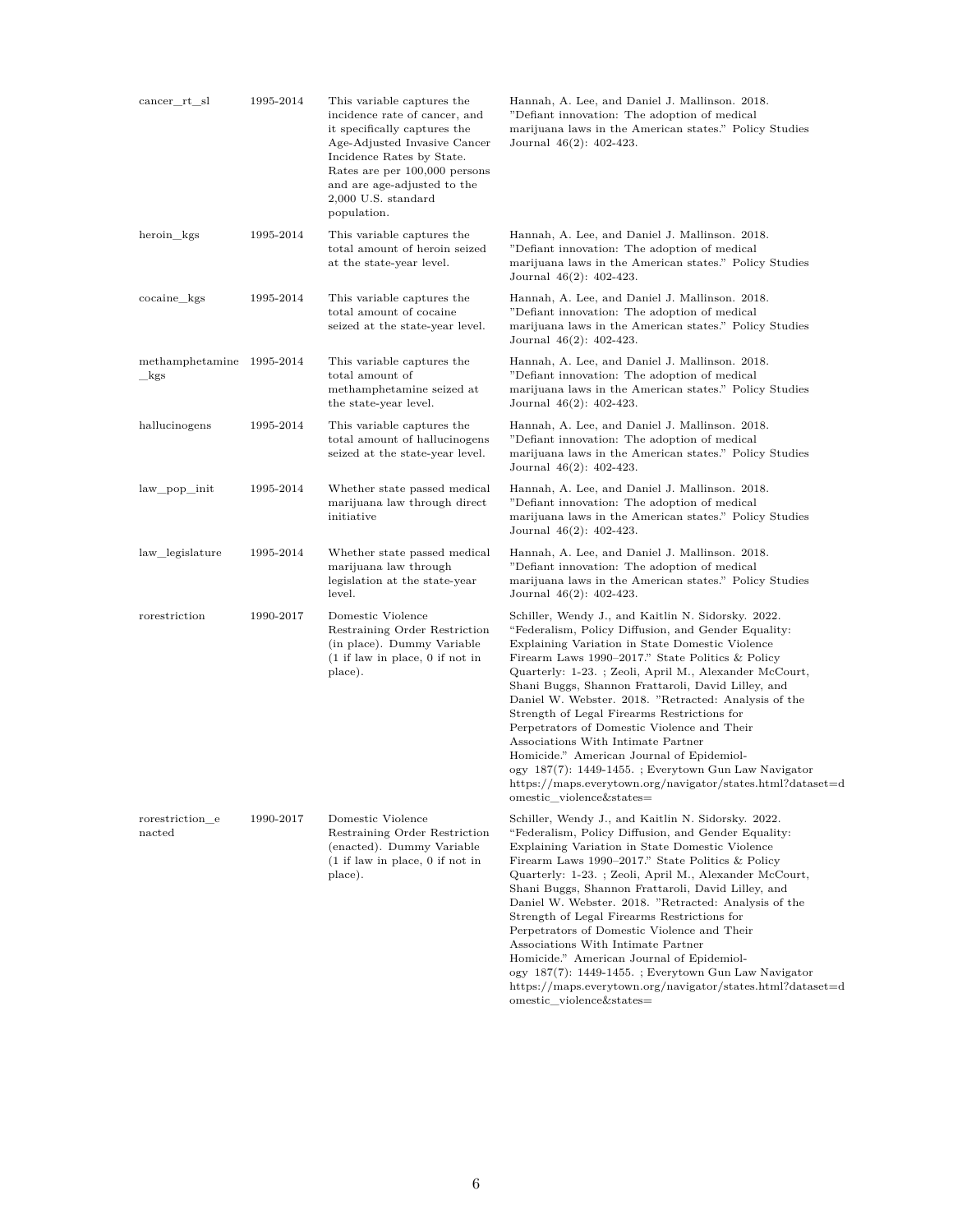| rosurrender                      | 1990-2017 | Surrender Provision for<br>Permanent Restraining<br>Orders (in place). Dummy<br>Variable (1 if law in place, 0<br>if not in place). | Schiller, Wendy J., and Kaitlin N. Sidorsky. 2022.<br>"Federalism, Policy Diffusion, and Gender Equality:<br>Explaining Variation in State Domestic Violence<br>Firearm Laws 1990–2017." State Politics & Policy<br>Quarterly: 1-23. ; Zeoli, April M., Alexander McCourt,<br>Shani Buggs, Shannon Frattaroli, David Lilley, and<br>Daniel W. Webster. 2018. "Retracted: Analysis of the<br>Strength of Legal Firearms Restrictions for<br>Perpetrators of Domestic Violence and Their<br>Associations With Intimate Partner<br>Homicide." American Journal of Epidemiol-<br>ogy 187(7): 1449-1455. ; Everytown Gun Law Navigator<br>https://maps.everytown.org/navigator/states.html?dataset=d<br>omestic violence&states= |
|----------------------------------|-----------|-------------------------------------------------------------------------------------------------------------------------------------|-----------------------------------------------------------------------------------------------------------------------------------------------------------------------------------------------------------------------------------------------------------------------------------------------------------------------------------------------------------------------------------------------------------------------------------------------------------------------------------------------------------------------------------------------------------------------------------------------------------------------------------------------------------------------------------------------------------------------------|
| rosurrender_ena<br>$_{\rm cted}$ | 1990-2017 | Surrender Provision for<br>Permanent Restraining<br>Orders (enacted). Dummy<br>Variable (1 if law in place, 0<br>if not in place).  | Schiller, Wendy J., and Kaitlin N. Sidorsky. 2022.<br>"Federalism, Policy Diffusion, and Gender Equality:<br>Explaining Variation in State Domestic Violence<br>Firearm Laws 1990–2017." State Politics & Policy<br>Quarterly: 1-23.; Zeoli, April M., Alexander McCourt,<br>Shani Buggs, Shannon Frattaroli, David Lilley, and<br>Daniel W. Webster. 2018. "Retracted: Analysis of the<br>Strength of Legal Firearms Restrictions for<br>Perpetrators of Domestic Violence and Their<br>Associations With Intimate Partner<br>Homicide." American Journal of Epidemiol-<br>ogy 187(7): 1449-1455. ; Everytown Gun Law Navigator<br>https://maps.everytown.org/navigator/states.html?dataset=d<br>omestic_violence&states=  |
| rodating                         | 1990-2017 | Restriction Order Applies to<br>Dating Partners (in place).<br>Dummy Variable (1 if law in<br>place, 0 if not in place).            | Schiller, Wendy J., and Kaitlin N. Sidorsky. 2022.<br>"Federalism, Policy Diffusion, and Gender Equality:<br>Explaining Variation in State Domestic Violence<br>Firearm Laws 1990–2017." State Politics & Policy<br>Quarterly: 1-23. ; Zeoli, April M., Alexander McCourt,<br>Shani Buggs, Shannon Frattaroli, David Lilley, and<br>Daniel W. Webster. 2018. "Retracted: Analysis of the<br>Strength of Legal Firearms Restrictions for<br>Perpetrators of Domestic Violence and Their<br>Associations With Intimate Partner<br>Homicide." American Journal of Epidemiol-<br>ogy 187(7): 1449-1455. ; Everytown Gun Law Navigator<br>https://maps.everytown.org/navigator/states.html?dataset=d<br>omestic violence&states= |
| rodating enacte<br>$\mathbf d$   | 1990-2017 | Restriction Order Applies to<br>Dating Partners (enacted).<br>Dummy Variable (1 if law in<br>place, 0 if not in place).             | Schiller, Wendy J., and Kaitlin N. Sidorsky. 2022.<br>"Federalism, Policy Diffusion, and Gender Equality:<br>Explaining Variation in State Domestic Violence<br>Firearm Laws 1990–2017." State Politics & Policy<br>Quarterly: 1-23. ; Zeoli, April M., Alexander McCourt,<br>Shani Buggs, Shannon Frattaroli, David Lilley, and<br>Daniel W. Webster. 2018. "Retracted: Analysis of the<br>Strength of Legal Firearms Restrictions for<br>Perpetrators of Domestic Violence and Their<br>Associations With Intimate Partner<br>Homicide." American Journal of Epidemiol-<br>ogy 187(7): 1449-1455. ; Everytown Gun Law Navigator<br>https://maps.everytown.org/navigator/states.html?dataset=d<br>omestic violence&states= |
| mdrestriction                    | 1990-2017 | Violent Misdemeanor<br>Restriction (in place).<br>Dummy Variable (1 if law in<br>place, 0 if not in place).                         | Schiller, Wendy J., and Kaitlin N. Sidorsky. 2022.<br>"Federalism, Policy Diffusion, and Gender Equality:<br>Explaining Variation in State Domestic Violence<br>Firearm Laws 1990–2017." State Politics & Policy<br>Quarterly: 1-23.; Zeoli, April M., Alexander McCourt,<br>Shani Buggs, Shannon Frattaroli, David Lilley, and<br>Daniel W. Webster. 2018. "Retracted: Analysis of the<br>Strength of Legal Firearms Restrictions for<br>Perpetrators of Domestic Violence and Their<br>Associations With Intimate Partner<br>Homicide." American Journal of Epidemiol-<br>ogy 187(7): 1449-1455. ; Everytown Gun Law Navigator<br>https://maps.everytown.org/navigator/states.html?dataset=d<br>omestic violence&states=  |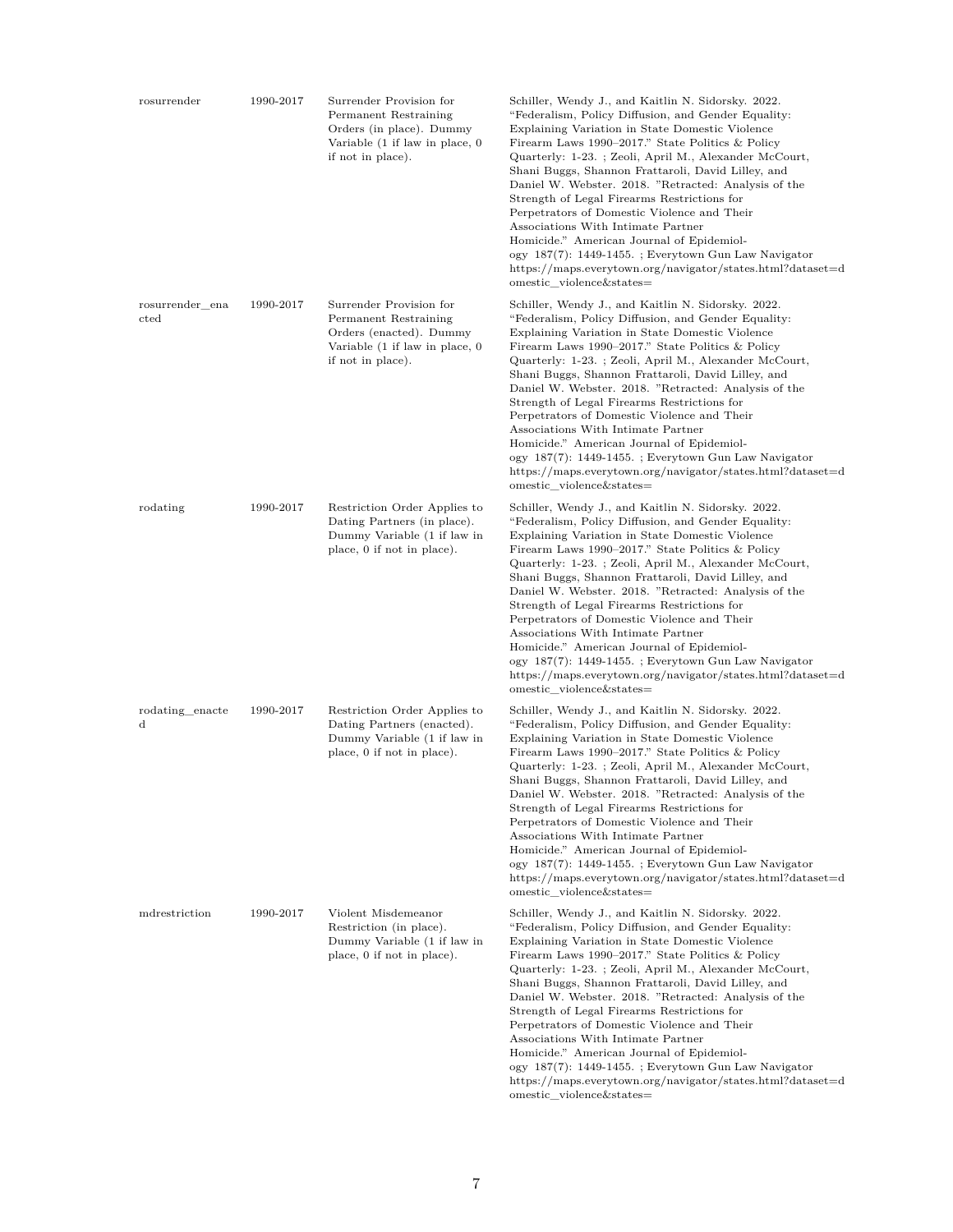| mdrestriction_e<br>nacted | 1990-2017 | Violent Misdemeanor<br>Restriction (enacted).<br>Dummy Variable (1 if law in<br>place, 0 if not in place).              | Schiller, Wendy J., and Kaitlin N. Sidorsky. 2022.<br>"Federalism, Policy Diffusion, and Gender Equality:<br>Explaining Variation in State Domestic Violence<br>Firearm Laws 1990–2017." State Politics & Policy<br>Quarterly: 1-23.; Zeoli, April M., Alexander McCourt,<br>Shani Buggs, Shannon Frattaroli, David Lilley, and<br>Daniel W. Webster. 2018. "Retracted: Analysis of the<br>Strength of Legal Firearms Restrictions for<br>Perpetrators of Domestic Violence and Their<br>Associations With Intimate Partner<br>Homicide." American Journal of Epidemiol-<br>ogy 187(7): 1449-1455. ; Everytown Gun Law Navigator<br>https://maps.everytown.org/navigator/states.html?dataset=d<br>omestic_violence&states=  |
|---------------------------|-----------|-------------------------------------------------------------------------------------------------------------------------|-----------------------------------------------------------------------------------------------------------------------------------------------------------------------------------------------------------------------------------------------------------------------------------------------------------------------------------------------------------------------------------------------------------------------------------------------------------------------------------------------------------------------------------------------------------------------------------------------------------------------------------------------------------------------------------------------------------------------------|
| exparte                   | 1990-2017 | Restriction for ex parte<br>Restraining Orders (in place).<br>Dummy Variable (1 if law in<br>place, 0 if not in place). | Schiller, Wendy J., and Kaitlin N. Sidorsky. 2022.<br>"Federalism, Policy Diffusion, and Gender Equality:<br>Explaining Variation in State Domestic Violence<br>Firearm Laws 1990–2017." State Politics & Policy<br>Quarterly: 1-23.; Zeoli, April M., Alexander McCourt,<br>Shani Buggs, Shannon Frattaroli, David Lilley, and<br>Daniel W. Webster. 2018. "Retracted: Analysis of the<br>Strength of Legal Firearms Restrictions for<br>Perpetrators of Domestic Violence and Their<br>Associations With Intimate Partner<br>Homicide." American Journal of Epidemiol-<br>ogy 187(7): 1449-1455. ; Everytown Gun Law Navigator<br>https://maps.everytown.org/navigator/states.html?dataset=d<br>omestic violence&states=  |
| exparte_enacted           | 1990-2017 | Restriction for ex parte<br>Restraining Orders (enacted).<br>Dummy Variable (1 if law in<br>place, 0 if not in place).  | Schiller, Wendy J., and Kaitlin N. Sidorsky. 2022.<br>"Federalism, Policy Diffusion, and Gender Equality:<br>Explaining Variation in State Domestic Violence<br>Firearm Laws 1990–2017." State Politics & Policy<br>Quarterly: 1-23.; Zeoli, April M., Alexander McCourt,<br>Shani Buggs, Shannon Frattaroli, David Lilley, and<br>Daniel W. Webster. 2018. "Retracted: Analysis of the<br>Strength of Legal Firearms Restrictions for<br>Perpetrators of Domestic Violence and Their<br>Associations With Intimate Partner<br>Homicide." American Journal of Epidemiol-<br>ogy 187(7): 1449-1455. ; Everytown Gun Law Navigator<br>https://maps.everytown.org/navigator/states.html?dataset=d<br>omestic_violence&states=  |
| stalkingmd                | 1990-2017 | Stalking Misdemeanor (in<br>place). Dummy Variable (1 if<br>law in place, 0 if not in<br>place).                        | Schiller, Wendy J., and Kaitlin N. Sidorsky. 2022.<br>"Federalism, Policy Diffusion, and Gender Equality:<br>Explaining Variation in State Domestic Violence<br>Firearm Laws 1990–2017." State Politics & Policy<br>Quarterly: 1-23. ; Zeoli, April M., Alexander McCourt,<br>Shani Buggs, Shannon Frattaroli, David Lilley, and<br>Daniel W. Webster. 2018. "Retracted: Analysis of the<br>Strength of Legal Firearms Restrictions for<br>Perpetrators of Domestic Violence and Their<br>Associations With Intimate Partner<br>Homicide." American Journal of Epidemiol-<br>ogy 187(7): 1449-1455. ; Everytown Gun Law Navigator<br>https://maps.everytown.org/navigator/states.html?dataset=d<br>omestic_violence&states= |
| stalkingmd_enac<br>ted    | 1990-2017 | Stalking Misdemeanor<br>(enacted). Dummy Variable<br>$(1$ if law in place, 0 if not in<br>place).                       | Schiller, Wendy J., and Kaitlin N. Sidorsky. 2022.<br>"Federalism, Policy Diffusion, and Gender Equality:<br>Explaining Variation in State Domestic Violence<br>Firearm Laws 1990–2017." State Politics & Policy<br>Quarterly: 1-23.; Zeoli, April M., Alexander McCourt,<br>Shani Buggs, Shannon Frattaroli, David Lilley, and<br>Daniel W. Webster. 2018. "Retracted: Analysis of the<br>Strength of Legal Firearms Restrictions for<br>Perpetrators of Domestic Violence and Their<br>Associations With Intimate Partner<br>Homicide." American Journal of Epidemiol-<br>ogy 187(7): 1449-1455. ; Everytown Gun Law Navigator<br>https://maps.everytown.org/navigator/states.html?dataset=d<br>omestic_violence&states=  |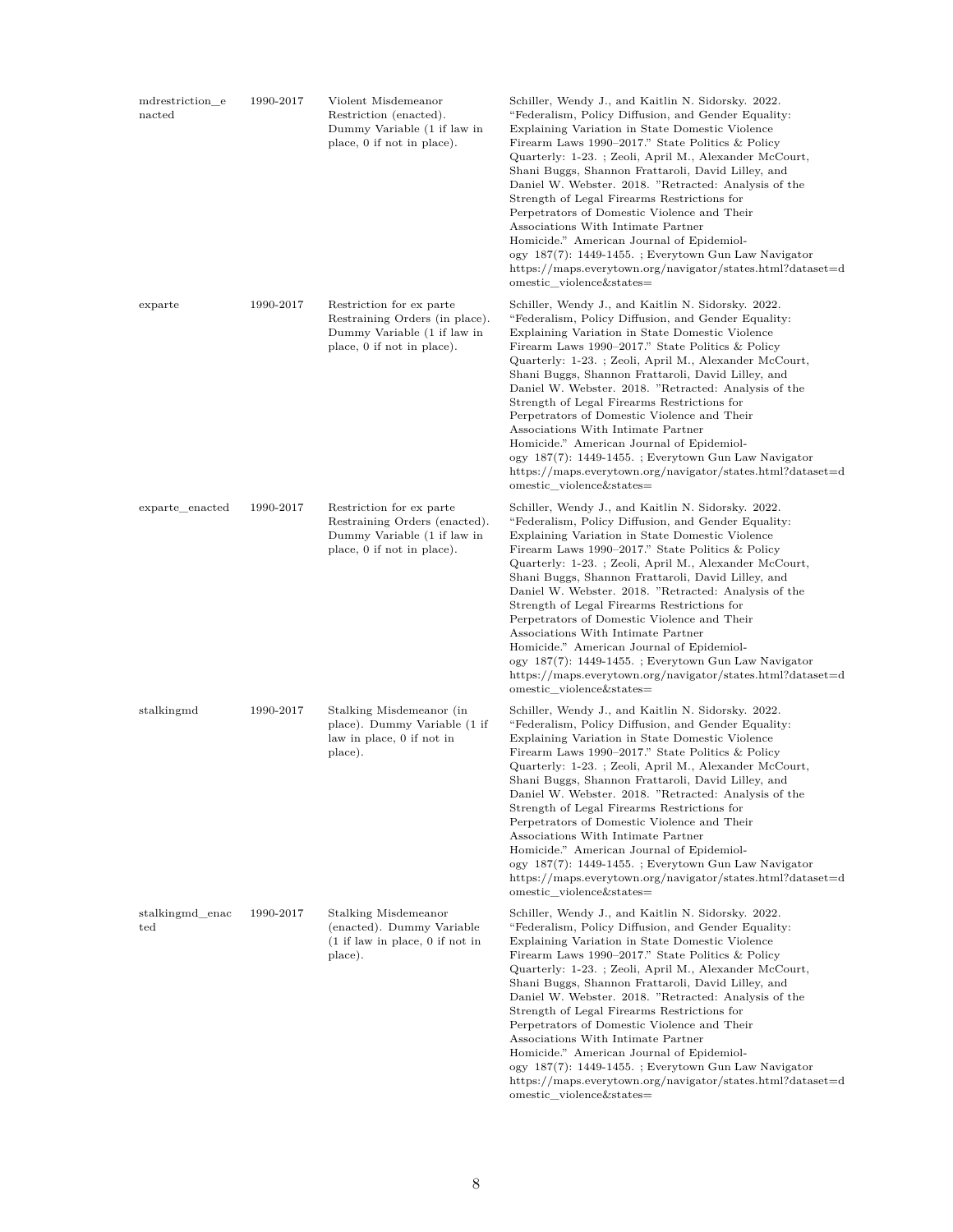| stalkingf                      | 1990-2017 | Stalking Felony (in place).<br>Dummy Variable (1 if law in<br>place, 0 if not in place).                           | Schiller, Wendy J., and Kaitlin N. Sidorsky. 2022.<br>"Federalism, Policy Diffusion, and Gender Equality:<br>Explaining Variation in State Domestic Violence<br>Firearm Laws 1990–2017." State Politics & Policy<br>Quarterly: 1-23.; Zeoli, April M., Alexander McCourt,<br>Shani Buggs, Shannon Frattaroli, David Lilley, and<br>Daniel W. Webster. 2018. "Retracted: Analysis of the<br>Strength of Legal Firearms Restrictions for<br>Perpetrators of Domestic Violence and Their<br>Associations With Intimate Partner<br>Homicide." American Journal of Epidemiol-<br>ogy 187(7): 1449-1455. ; Everytown Gun Law Navigator<br>https://maps.everytown.org/navigator/states.html?dataset=d<br>omestic violence&states=  |
|--------------------------------|-----------|--------------------------------------------------------------------------------------------------------------------|-----------------------------------------------------------------------------------------------------------------------------------------------------------------------------------------------------------------------------------------------------------------------------------------------------------------------------------------------------------------------------------------------------------------------------------------------------------------------------------------------------------------------------------------------------------------------------------------------------------------------------------------------------------------------------------------------------------------------------|
| stalkingf_enact<br>$_{\rm ed}$ | 1990-2017 | Stalking Felony (enacted).<br>Dummy Variable (1 if law in<br>place, 0 if not in place).                            | Schiller, Wendy J., and Kaitlin N. Sidorsky. 2022.<br>"Federalism, Policy Diffusion, and Gender Equality:<br>Explaining Variation in State Domestic Violence<br>Firearm Laws 1990–2017." State Politics & Policy<br>Quarterly: 1-23.; Zeoli, April M., Alexander McCourt,<br>Shani Buggs, Shannon Frattaroli, David Lilley, and<br>Daniel W. Webster. 2018. "Retracted: Analysis of the<br>Strength of Legal Firearms Restrictions for<br>Perpetrators of Domestic Violence and Their<br>Associations With Intimate Partner<br>Homicide." American Journal of Epidemiol-<br>ogy 187(7): 1449-1455. ; Everytown Gun Law Navigator<br>https://maps.everytown.org/navigator/states.html?dataset=d<br>omestic violence&states=  |
| mandarrest_n                   | 1990-2017 | Mandatory Arrest Law (in<br>place). Dummy Variable (1 if<br>law in place, 0 if not in<br>place).                   | Schiller, Wendy J., and Kaitlin N. Sidorsky. 2022.<br>"Federalism, Policy Diffusion, and Gender Equality:<br>Explaining Variation in State Domestic Violence<br>Firearm Laws 1990–2017." State Politics & Policy<br>Quarterly: 1-23.; Zeoli, April M., Alexander McCourt,<br>Shani Buggs, Shannon Frattaroli, David Lilley, and<br>Daniel W. Webster. 2018. "Retracted: Analysis of the<br>Strength of Legal Firearms Restrictions for<br>Perpetrators of Domestic Violence and Their<br>Associations With Intimate Partner<br>Homicide." American Journal of Epidemiol-<br>ogy 187(7): 1449-1455. ; Everytown Gun Law Navigator<br>https://maps.everytown.org/navigator/states.html?dataset=d<br>omestic_violence&states=  |
| mandarrestenact                | 1990-2017 | Mandatory Arrest Law<br>(enacted). Dummy Variable<br>$(1$ if law in place, 0 if not in<br>place).                  | Schiller, Wendy J., and Kaitlin N. Sidorsky. 2022.<br>"Federalism, Policy Diffusion, and Gender Equality:<br>Explaining Variation in State Domestic Violence<br>Firearm Laws 1990–2017." State Politics & Policy<br>Quarterly: 1-23.; Zeoli, April M., Alexander McCourt,<br>Shani Buggs, Shannon Frattaroli, David Lilley, and<br>Daniel W. Webster. 2018. "Retracted: Analysis of the<br>Strength of Legal Firearms Restrictions for<br>Perpetrators of Domestic Violence and Their<br>Associations With Intimate Partner<br>Homicide." American Journal of Epidemiol-<br>ogy 187(7): 1449-1455. ; Everytown Gun Law Navigator<br>https://maps.everytown.org/navigator/states.html?dataset=d<br>omestic violence&states=  |
| dvgunlaw                       | 1990-2017 | Whether or not a DV gun law<br>was enacted in a year.<br>Dummy Variable (1 if law in<br>place, 0 if not in place). | Schiller, Wendy J., and Kaitlin N. Sidorsky. 2022.<br>"Federalism, Policy Diffusion, and Gender Equality:<br>Explaining Variation in State Domestic Violence<br>Firearm Laws 1990–2017." State Politics & Policy<br>Quarterly: 1-23. ; Zeoli, April M., Alexander McCourt,<br>Shani Buggs, Shannon Frattaroli, David Lilley, and<br>Daniel W. Webster. 2018. "Retracted: Analysis of the<br>Strength of Legal Firearms Restrictions for<br>Perpetrators of Domestic Violence and Their<br>Associations With Intimate Partner<br>Homicide." American Journal of Epidemiol-<br>ogy 187(7): 1449-1455. ; Everytown Gun Law Navigator<br>https://maps.everytown.org/navigator/states.html?dataset=d<br>omestic violence&states= |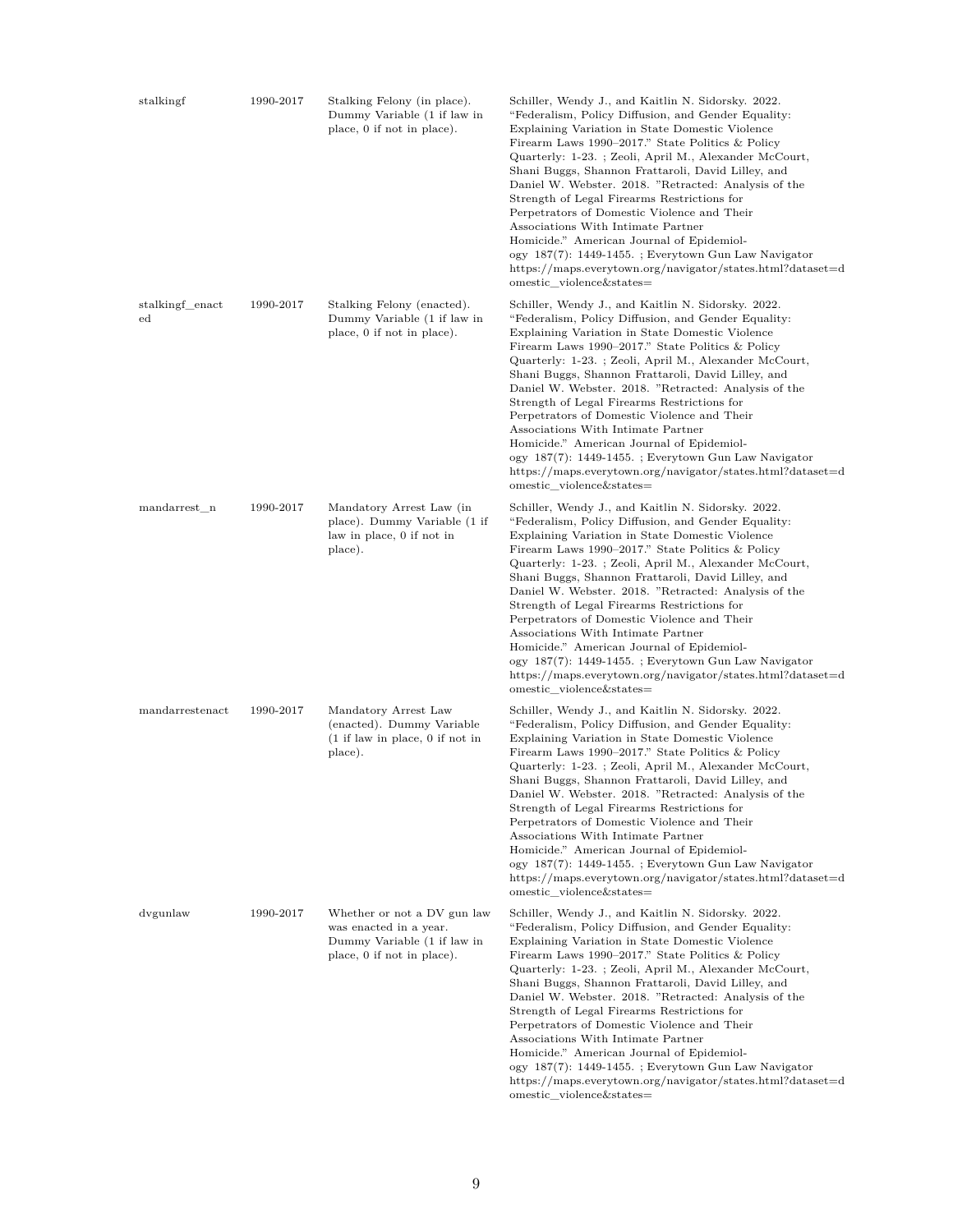| num_enacted_law 1990-2017<br>S |           | Number of enacted DV gun<br>laws per year. This is a<br>discrete variable, ranging<br>from $1$ to $8$ .                                                                                                                                                                                                                                                                          | Schiller, Wendy J., and Kaitlin N. Sidorsky. 2022.<br>"Federalism, Policy Diffusion, and Gender Equality:<br>Explaining Variation in State Domestic Violence<br>Firearm Laws 1990–2017." State Politics & Policy<br>Quarterly: 1-23.; Zeoli, April M., Alexander McCourt,<br>Shani Buggs, Shannon Frattaroli, David Lilley, and<br>Daniel W. Webster. 2018. "Retracted: Analysis of the<br>Strength of Legal Firearms Restrictions for<br>Perpetrators of Domestic Violence and Their<br>Associations With Intimate Partner<br>Homicide." American Journal of Epidemiol-<br>ogy 187(7): 1449-1455. ; Everytown Gun Law Navigator<br>https://maps.everytown.org/navigator/states.html?dataset=d<br>omestic violence&states= |
|--------------------------------|-----------|----------------------------------------------------------------------------------------------------------------------------------------------------------------------------------------------------------------------------------------------------------------------------------------------------------------------------------------------------------------------------------|----------------------------------------------------------------------------------------------------------------------------------------------------------------------------------------------------------------------------------------------------------------------------------------------------------------------------------------------------------------------------------------------------------------------------------------------------------------------------------------------------------------------------------------------------------------------------------------------------------------------------------------------------------------------------------------------------------------------------|
| gunhomicides                   | 1990-2017 | This is a continuous variable<br>capturing gun homicides by<br>year by state.                                                                                                                                                                                                                                                                                                    | Schiller, Wendy J., and Kaitlin N. Sidorsky. 2022.<br>"Federalism, Policy Diffusion, and Gender Equality:<br>Explaining Variation in State Domestic Violence<br>Firearm Laws 1990-2017." State Pol-<br>itics & Policy Quarterly: 1-23. ; FBI EZASHR database:<br>https://www.ojjdp.gov/ojstatbb/ezashr/asp/off_selection.asp                                                                                                                                                                                                                                                                                                                                                                                               |
| femmurdersfamil<br>ybygun      | 1990-2017 | A continuous variable<br>capturing female murders by<br>family member with gun by<br>year by state.                                                                                                                                                                                                                                                                              | Schiller, Wendy J., and Kaitlin N. Sidorsky. 2022.<br>"Federalism, Policy Diffusion, and Gender Equality:<br>Explaining Variation in State Domestic Violence<br>Firearm Laws 1990–2017." State Pol-<br>itics & Policy Quarterly: 1-23. ; FBI EZASHR database:<br>https://www.ojjdp.gov/ojstatbb/ezashr/asp/off_selection.asp                                                                                                                                                                                                                                                                                                                                                                                               |
| mass shooting n<br>um          | 1990-2017 | This variable captures the<br>number of mass shootings at<br>the state-year level.                                                                                                                                                                                                                                                                                               | Schiller, Wendy J., and Kaitlin N. Sidorsky. 2022.<br>"Federalism, Policy Diffusion, and Gender Equality:<br>Explaining Variation in State Domestic Violence<br>Firearm Laws 1990–2017." State Politics & Policy<br>Quarterly: 1-23.                                                                                                                                                                                                                                                                                                                                                                                                                                                                                       |
| numregdvgunlawe<br>nact        | 1990-2017 | This is a discrete variable<br>capturing the number of<br>regional DV gun laws enacted<br>by year                                                                                                                                                                                                                                                                                | Schiller, Wendy J., and Kaitlin N. Sidorsky. 2022.<br>"Federalism, Policy Diffusion, and Gender Equality:<br>Explaining Variation in State Domestic Violence<br>Firearm Laws 1990–2017." State Politics & Policy<br>Quarterly: 1-23.; Zeoli, April M., Alexander McCourt,<br>Shani Buggs, Shannon Frattaroli, David Lilley, and<br>Daniel W. Webster. 2018. "Retracted: Analysis of the<br>Strength of Legal Firearms Restrictions for<br>Perpetrators of Domestic Violence and Their<br>Associations With Intimate Partner<br>Homicide." American Journal of Epidemiol-<br>ogy 187(7): 1449-1455. ; Everytown Gun Law Navigator<br>https://maps.everytown.org/navigator/states.html?dataset=d<br>omestic_violence&states= |
| intropot                       | 2010-2016 | The number of introduced<br>bills legalizing or regulating<br>the use of medicinal<br>marijuana.                                                                                                                                                                                                                                                                                 | Olson, Adam, Timothy Callaghan, and Andrew Karch.<br>2018. "Return of the "rightful remedy": Partisan<br>federalism, resource availability, and nullification<br>legislation in the American states." Publius: The<br>Journal of Federalism $48(3)$ : $495-522$ .                                                                                                                                                                                                                                                                                                                                                                                                                                                          |
| signedpot                      | 2010-2016 | The number of signed bills<br>legalizing or regulating the<br>use of medicinal marijuana.                                                                                                                                                                                                                                                                                        | Olson, Adam, Timothy Callaghan, and Andrew Karch.<br>2018. "Return of the "rightful remedy": Partisan<br>federalism, resource availability, and nullification<br>legislation in the American states." Publius: The<br>Journal of Federalism $48(3)$ : $495-522$ .                                                                                                                                                                                                                                                                                                                                                                                                                                                          |
| introcat1pot                   | 2010-2016 | This variable captures the<br>number of medical marijuana<br>related bills that were<br>introduced that fall under the<br>first category. The first<br>category includes proposals<br>that back nullification in the<br>traditional sense by either<br>explicitly questioning the<br>constitutionality of a national<br>law or declaring it "null and<br>void" within the state. | Olson, Adam, Timothy Callaghan, and Andrew Karch.<br>2018. "Return of the "rightful remedy": Partisan<br>federalism, resource availability, and nullification<br>legislation in the American states." Publius: The<br>Journal of Federalism $48(3)$ : 495-522.                                                                                                                                                                                                                                                                                                                                                                                                                                                             |